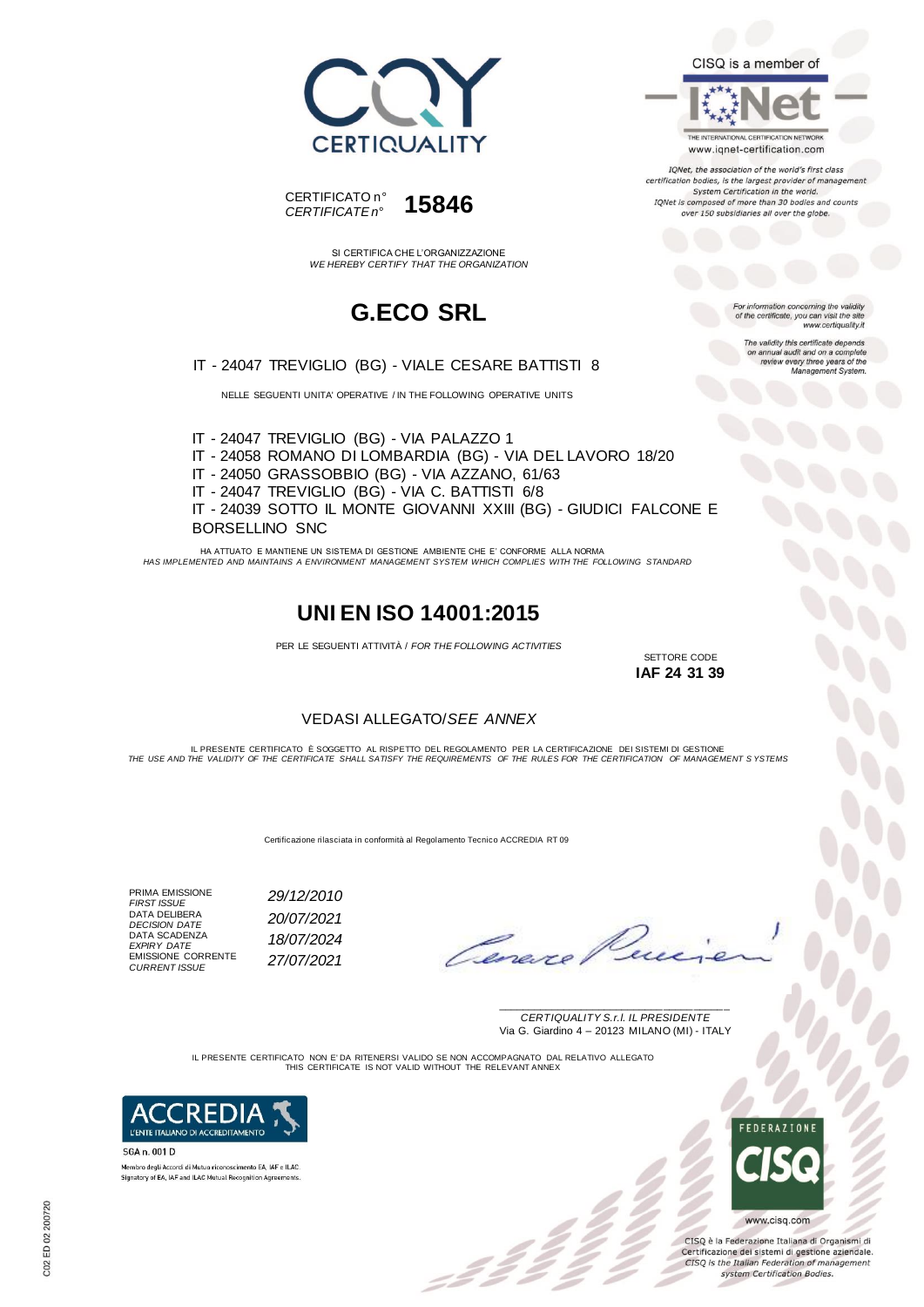CISQ is a member of



IQNet, the association of the world's first class certification bodies, is the largest provider of management<br>System Certification in the world. IONet is composed of more than 30 bodies and counts over 150 subsidiaries all over the globe.

CERTIQUALITY ALLEGATO AL CERTIFICATO n° *ANNEX TO CERTIFICATE n°* **15846**

# **G.ECO SRL**

PER LE SEGUENTI ATTIVITÀ / *FOR THE FOLLOWING ACTIVITIES*

Raccolta e trasporto di rifiuti urbani e assimilabili pericolosi e non, differenziati e indifferenziati, avviati allo smaltimento e/o recupero. Gestione raccolta differenziata. Gestione centri di raccolta comunali. Pulizia meccanizzata e manuale delle strade. Raccolta e trasporto di rifiuti speciali pericolosi e non, intermediazione senza detenzione di rifiuti pericolosi e non. Gestione stazione di trasbordo rifiuti urbani non pericolosi. Trasporto di materie prime secondarie e di materiali che hanno cessato la qualifica di rifiuto. Attività di stoccaggio, cernita manuale, trattamento meccanico tramite triturazione, vagliatura, deferrizzazione, demetalizzazione e separazione aeraulica di rifiuti non pericolosi.

*Collecting and carrying urban and urban-like waste, hazardous and non-hazardous, whether differentiated or undifferentiated, to be dispatched to disposal and/or recovery locations. Managing of differentiated collection. Managing of municipality collection centres. Manual and mechanized road cleaning. Collection and transport of hazardous and non-hazardous special waste. Intermediation without storage of hazardous and non-hazardous waste. Management of non-hazardous municipal waste transfer station. Transport of second raw materials and of End of Waste materials. Storage,manual picking, mechanic treatment by trituration, screening, deferrization, dementalization and aerial separation of non-hazardous waste.*

or information concerning the validity of the certificate, you can visit the sit www.certiquality.it

The validity this certificate depends<br>on annual audit and on a complete<br>review every three years of the<br>Management System.

PRIMA EMISSIONE<br>FIRST ISSUE DATA DELIBERA<br>DECISION DATE DATA SCADENZA<br>EXPIRY DATE EXPINT DATE *CURRENT ISSUE 27/07/2021*

*FIRST ISSUE 29/12/2010 DECISION DATE 20/07/2021 EXPIRY DATE 18/07/2024*

\_\_\_\_\_\_\_\_\_\_\_\_\_\_\_\_\_\_\_\_\_\_\_\_\_\_\_\_\_\_\_\_\_\_\_\_\_\_\_ *CERTIQUALITY S.r.l. IL PRESIDENTE* Via G. Giardino 4 – 20123 MILANO (MI) - ITALY

IL PRESENTE ALLEGATO NON E' DA RITENERSI VALIDO SE NON ACCOMPAGNATO DAL RELATIVO CERTIFICATO THIS ANNEX IS NOT VALID WITHOUT THE RELEVANT CERTIFICATE



SGA n. 001 D

Membro degli Accordi di Mutuo riconoscimento EA, IAF e ILAC Signatory of EA, IAF and ILAC Mutual Recognition Agreements www.cisq.com

CISQ è la Federazione Italiana di Organismi di Certificazione dei sistemi di gestione aziendale.<br>CISQ is the Italian Federation of management system Certification Bodies.